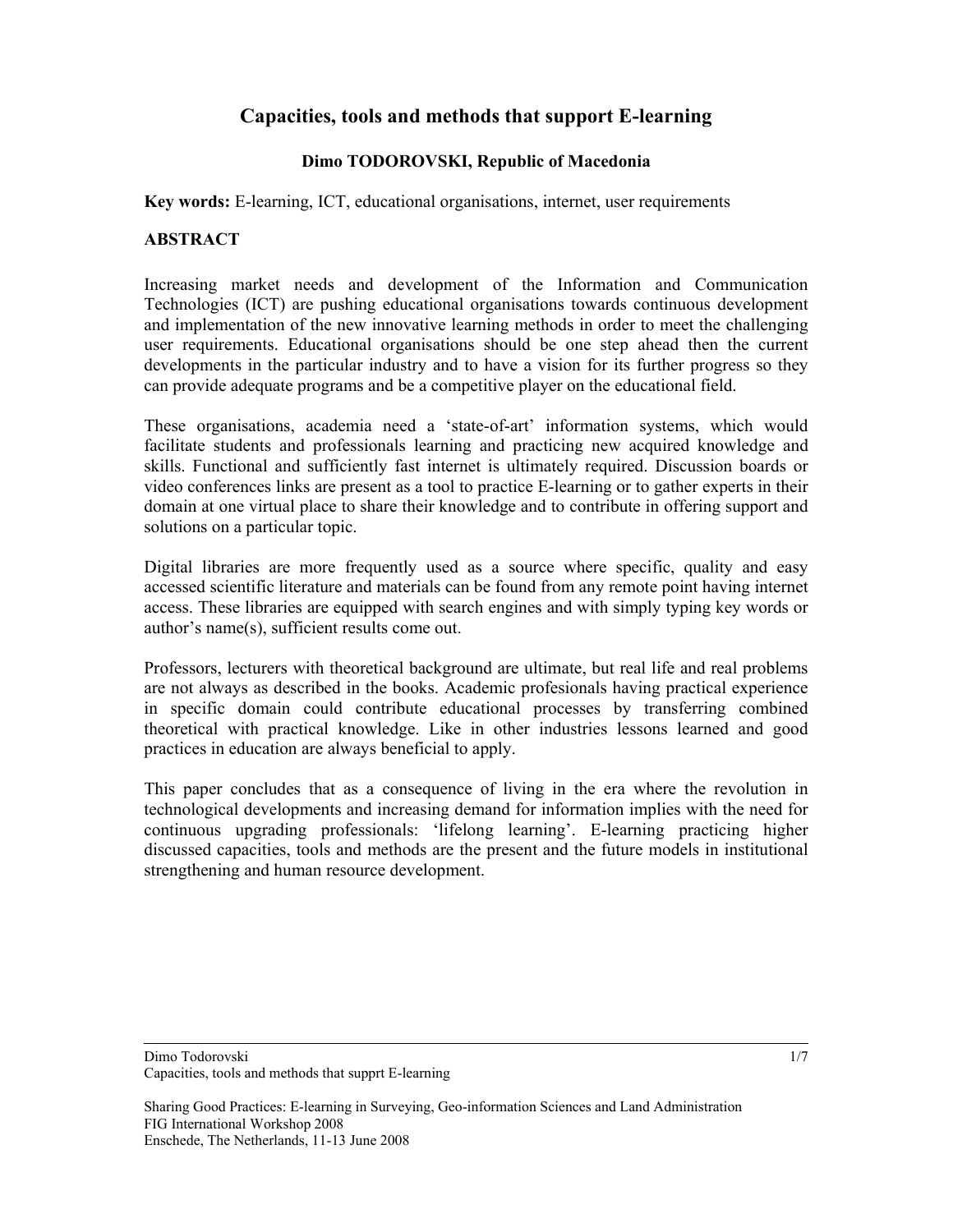# **Capacities, tools and methods that support E-learning**

## **Dimo TODOROVSKI, Republic of Macedonia**

# **1. INTRODUCTION**

Where just two decades ago spatial data was mainly carried on paper maps, map and threedimensional topographic data is now accessible via Google Earth. Where accurate positioning was once the professional pride of highly trained geodesists, we now see such services provided by GPS-based consumer products. This revolution in technological developments and demand for information implies the need for continuous upgrading professionals: 'lifelong learning' (Molenar, 2006).

Educational organisations should be one step ahead then the current developments in the particular industry and to have a vision for its further progress so they can provide adequate programs and be a competitive player on the educational field. Technique that could support identification of the current and possible future requirements is the analyses of the user requirements, performed by questionnaires, interviews, SWOT analyses, etc.

E-learning is a new innovative learning method developed as a consequence of the need to meet the challenging user requirements.

Tools and capacities that supports E-learning are the 'state-of-art' information systems with their applications and digital libraries that facilitate skilled and experienced academic personal to transfer their knowledge to the end users: students, mid career professionals etc. This paper is presenting views on capacities, tools and methods that support E-learning.

# **2. ANALYSES OF USER REQUIREMENTS**

Efficient and effective performance or doing business of one organisation lies down in optimal use of skilled human resources and availability of the well organised and institutionalised technology in order to best identify and meet system and user requirements. Meeting these requirements is becoming a critical success factor and it is more recognised as such by different businesses (Todorovski, 2008).

Well performing educational organisations, world wide, also consider achieving user requirements as a critical success factor and analyses of these requirements becomes a regular practice in their every day working activities. ITC conducted a workshop with its students in 2005 in order to better identify their current and future requirements. These results together with the results from the similar workshops with the academic and administrative staff are taken as a significant input while developing the ITC Strategic plan 2005-2009 (ITC, 2008).

Recognised accomplishment of the 'user requirements' as a critical success factor, is one of the main elements of this study too. Specific attention should be put on analysing user requirements in the period of development of the business and ICT strategies of the

2/7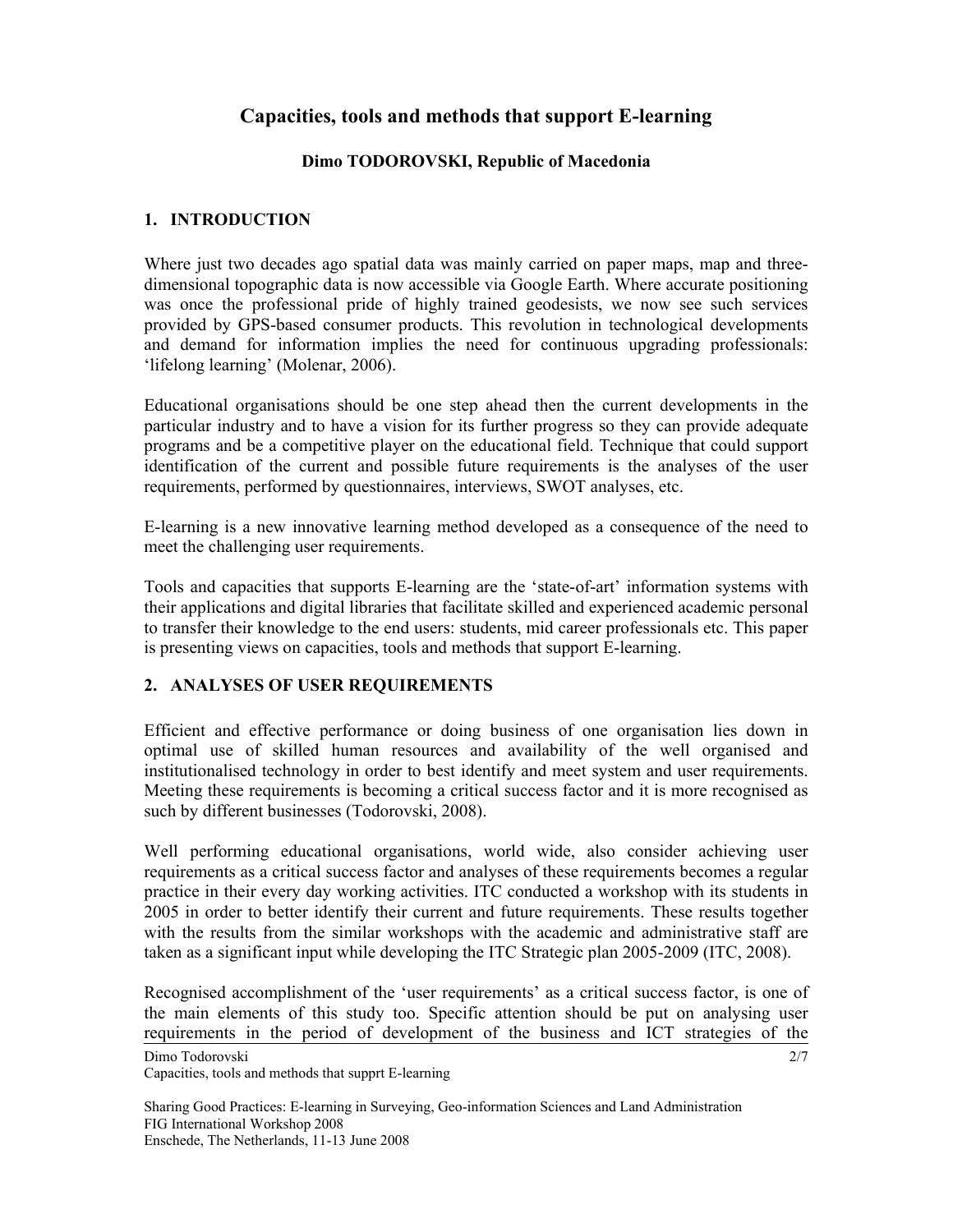educational organizations. Good practices are showing that this activity is recommended to become a regular working practice of a particular educational organization. Internal and external users should be analysed with respected relevance within their own domain.

Meeting user requirements - a critical success factor - is becoming a bigger challenge for all business. Organisations which succeed in this are more efficient in their performance, their products and services are increasingly demanded which gives them opportunities for improvements and further development. Follow the motto: Learn from the users what to do and how to do it (Todorovski and Lemmen, 2007)*.*

## **3. 'STATE-OF-ART' INFORMATION SYSTEMS FOR E-LEARNING**

"State-of-art" information and communication systems are tool facilitating the E-learning process. For the end user what is important is to enter his/hers username and password and click the particular button to be connected on the discussion board or video conference link, a click which will allow him/her to attend the virtual class or provide teaching materials for the next class. End users in this case are the students, mid career persons wiling to advance and academic professionals too. Powerful tool that supports this activities and which is used in ITC is the 'BlackBoard' (ITC, 2008b) software application.

Components of the information and communication systems or the system architecture have to be composed of functional networks components where sufficiently fast internet is ultimately required. User friendly interface of the software applications or applications infrastructure provides user's trough the networks facilities fast and correct access to the databases with materials for the specific module, announcements and important information.

Another tool used for the E-learning processes are the discussion boards or forums. This are virtual places where students can meet using advanced information technology and have lectures. Industry is also using this method for gathering experts at one virtual place for discussing on a particular topic and give a their opinion or suggestions for specific subject. This tool is used by business industry like World Bank projects on land issues or simmiar forums can be accessed via The Global Land Tool Network (GLTN) – portal which contributes to the implementation of pro poor land policies to achieve secure land rights for all (GLTN, 2008). Using the advances of the technology is offering these days this boards and forums can easily be performed trough the video conference links where participants can establish audio and visual communication. Nowadays messengers like: Yahoo, MSN, Skype and many others provide sufficiently good audio and visual communication.

We can conclude that 'state-of-art' information and communication systems facilitated with fast internet connections, web based software applications, data base driven using international (open) standards are the pre condition for establishing E-learning processes and long distance courses.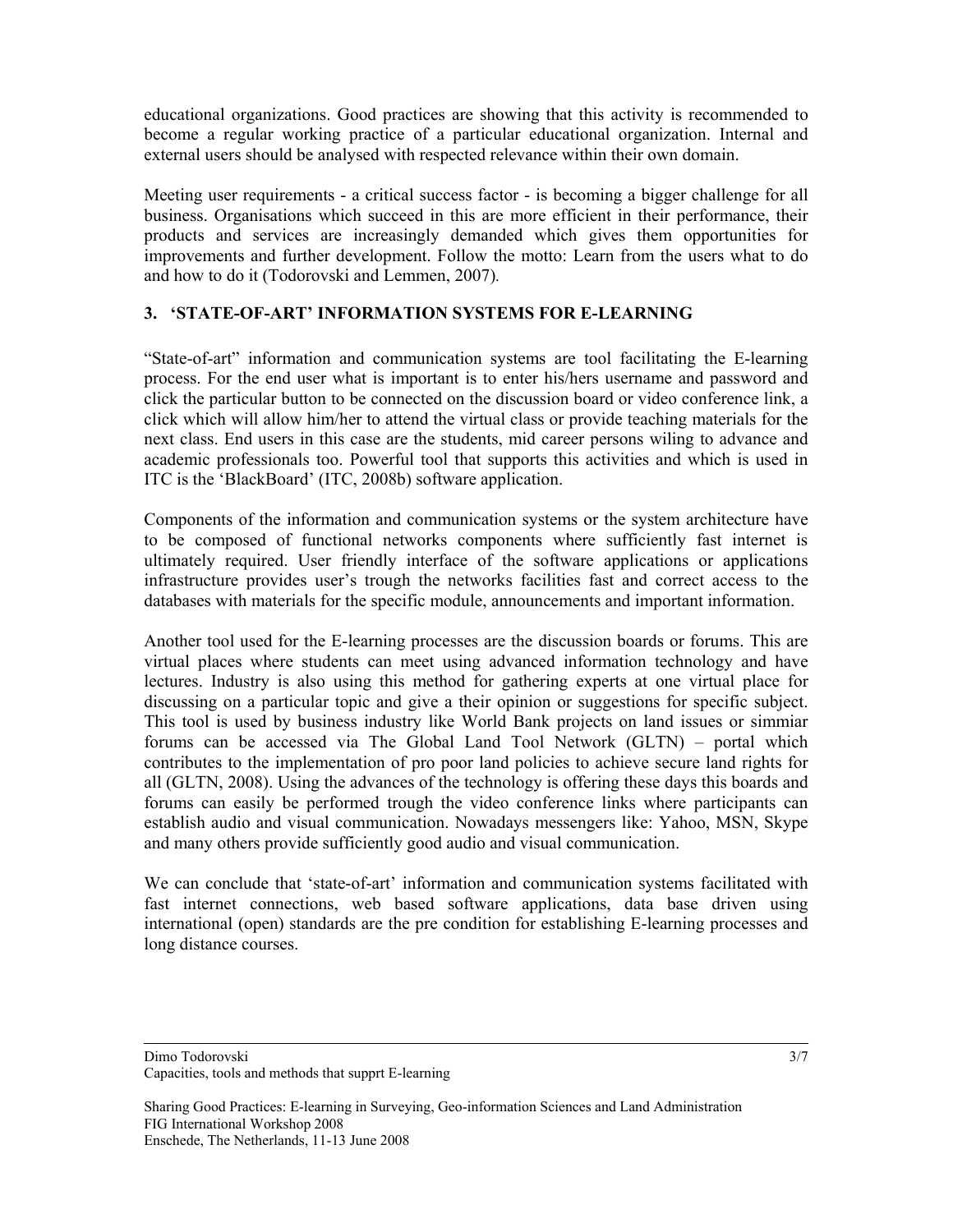### **3.1. ICT developments in the educational domain in the Republic of Macedonia**

In the case of the educational development in the Republic of Macedonia there are some developments which later could result with E-learning processes as they are developed now in the western European countries. Government of the Republic of Macedonia announced a minister for ICT and his responsibility is to increase the ICT awareness of the general public trough the project: Macedonia - country of ICT experts. Under this project that the government is executing sub-projects which are worth mentioning here are:

- PC for every pupil/student PC's are bought and installed and currently the network facilities are in installation phase,
- internet for everybody there are internet accounts given by the ministry and users can use internet for free,
- free courses for beginners in using personal computers,
- free voucher for every student registered in 1-st year of university for baying a PC, etc.

In the Republic of Macedonia a governmental body responsible for the Cadastre and Land Registration is the State authority for geodetic works (SAGW). Currently reforms are going on in transition of this organisation from authority under government into a self financed agency for real estate cadastre. There is a project going on in SAGW financially supported by the World Bank for Real estate cadastre and registration. This project is supported by the grant from Sweden for streghtening the institutional capacities of SAGW which is executed by Sida – International Swedish developing agency. With the resources of this grant training centre is established in the premises of the SAGW equipped with PCs where staff from SAGW can be trained for basic use of PC up to the advanced usage of software applications for processing digital graphical data-digitizing of analogue scanned and geo-referenced maps.

#### **4. DIGITAL LIBRARIES**

Digital libraries are portals more frequently used as a source where specific, quality and easy accessed literature and scientific materials can be found from any remote point having internet access. These libraries are equipped with search engines and with simply typing key words or author's name(s), sufficient results come out.

Excellent example is the 'Digital Library' of the ITC, it is a specialised scientific library on Remote Sensing and GIS (Geographical Information Sciences). The library is open to all students and staff and supports the education and research at ITC. Outside users can also visit the ITC Library (ITC, 2008a). It is a portal with a network of libraries providing scientific materials and academic output in the area of geo-information sciences.

Another source of reliable scientific materials is the web-site of the International Federation of Surveyors – FIG - a federation of national associations and the only international body that represents all surveying disciplines (FIG, 2008). On the web site of FIG, its publications, congress and seminar proceedings with scientific papers, commission's publications and other related materials can be found. In order to increase the quality of the output of the published materials from this year for the FIG Working Week in Stockholm, Sweden form 14-19, June 2008, a process of peer reviewing the scientific papers is introduced.

Dimo Todorovski Capacities, tools and methods that supprt E-learning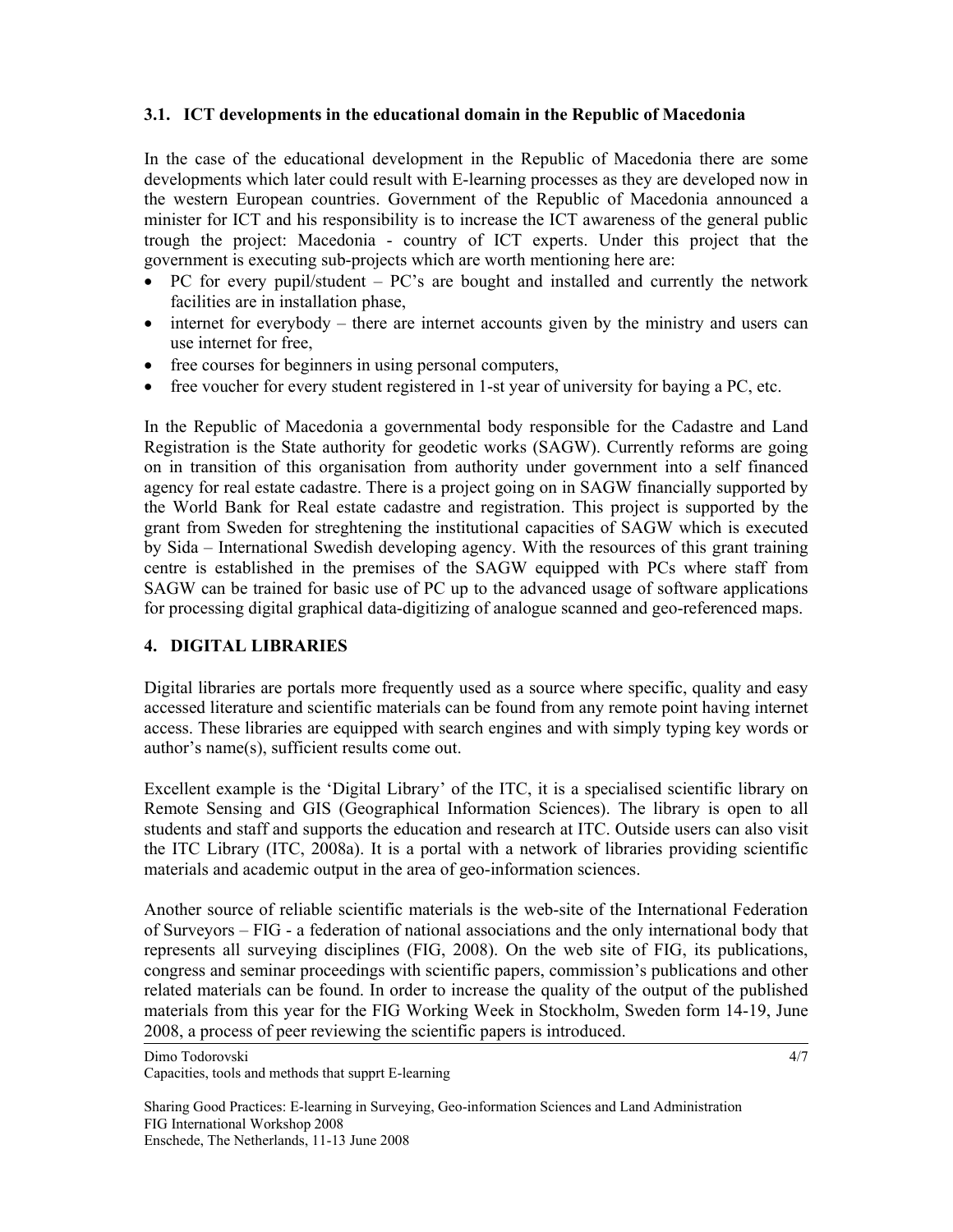Digital library in the domain of Land Administration is the OICRF - the International Office for Cadastre and Land Records. It is one of the permanent bodies of the FIG. OICRF serves as a documentation and study centre for land administration and is charged with the following tasks:

- collecting and systematically filing and indexing all documentation material relating to existing cadastres and land registration systems,
- conducting comparative studies of this material and publishing the results,
- providing information and advice on all cadastres and land registration systems to all interested persons and institutions for the purposes of study or to help countries wishing to set up a cadastre or land registration system or improve an existing system,
- maintaining the documentation system on a daily basis (OICRF, 2008).

OICRF is supported and maintained by the Netherlands Cadastre, Public Registers and Mapping Agency.

# **5. ACADEMIC PROFESSIONALS**

Professors, assistant professors, lecturers, presenters having theoretical knowledge and skills are ultimate, but real life and real problems are not always as described in the books. Academic staff having practical experience in specific domain could contribute increasing the quality of the educational processes with spreading combined theoretical with practical lectures.

Academic professionals that in parallel of their educational occupation have a professional engagements too, as a consultants in specific projects that require their expertise, or there are excellent examples of professors that are 50% of their time employed as a professors and 50% of the time employed as professionals in related domain organisations, the Netherlands Cadastre International for example, these academic professionals provide quality lectures based on their solid practical experience.

Students are more confident when they got a practical example, a particular case, or practice the lectured material after a set of theoretical lecturing, and if this could be accomplished trough a study tour or if they can pay a visit to the organization that already implement and in real life see how the theory that they were thought is practiced in a real life then this has a bigger effect on the students.

Experiences from other similar academic institutions that provide E-learning and distance courses, their 'Lessons Learned', could be very useful and they should be utilized while further developing E-learning processes. Sharing the knowledge, experience and learning from each other would result with avoiding repetition of the same mistakes and development E-learning processes for the end users.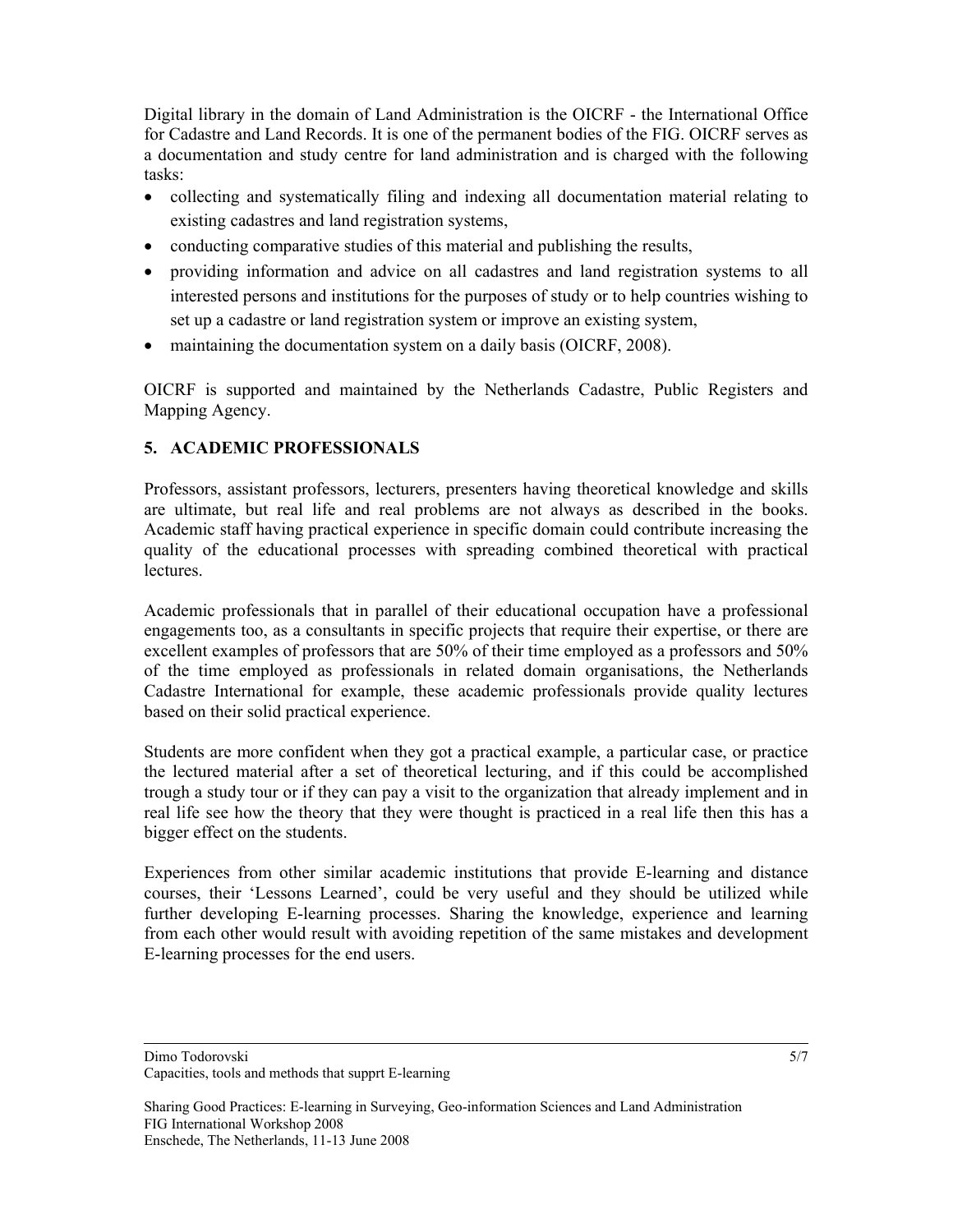### **6. CONCLUSIONS**

As a consequence of living in the era where the revolution in technological developments and increasing demand for information implies with the need for continuous upgrading professionals: 'lifelong learning'.

Organisations going virtual (Molen, 2008), this is a trend in the industry but professionals should be appropriately tained for performing in these virtual organizations. Educational organisations practicing adequate E-learning support organizations and professionals in their further development and successful performance in the new coming virtual world that we are going into.

E-learning practicing higher discussed capacities, tools and methods are the present and the future models in institutional strengthening and human resource development preparing and supporting professionals for the new coming virtual environment.

# **REFERENCES**

- ITC, 2008. http://www.itc.nl/about\_itc/strategic\_plan.asp, accessed on 20.04.2008.
- ITC, 2008a. http://www.itc.nl/library/default.asp, accessed on 19.04.2008.
- ITC, 2008b. http://bb.itc.nl/webapps/portal/frameset.jsp, accessed on 20.04.2008.
- FIG, 2008. www.fig.net accessed on 19.04.2008.
- GLTN, 2008. http://www.gltn.net/index.php, accessed on 20.04.2008.
- Molenar, M. P., 2006. Good Governance, Good Geo-info, GIM International, September 2006, vol. 20, Issue 9, pp 19.

Molen, P.v.d., 2008. Going virtual, GIM International, March 2008, vol. 22, Issue 3, pp 65. OICRF, 2008. www.oicrf.org, accessed on 19.04.2008.

- Todorovski, D. and Lemmen, C., 2007. Analyses of user requirements the first step towards Strategic Integration of Surveying and Cadastral Services Organisations, FIG Working Week 2007, Hong Kong SAR, China.
- Todorovski, D. 2008. Business and ICT strategies for cadastral and land registration organisations in support of good governance, INTERGEO EAST 2008, Belgrade, Serbia.